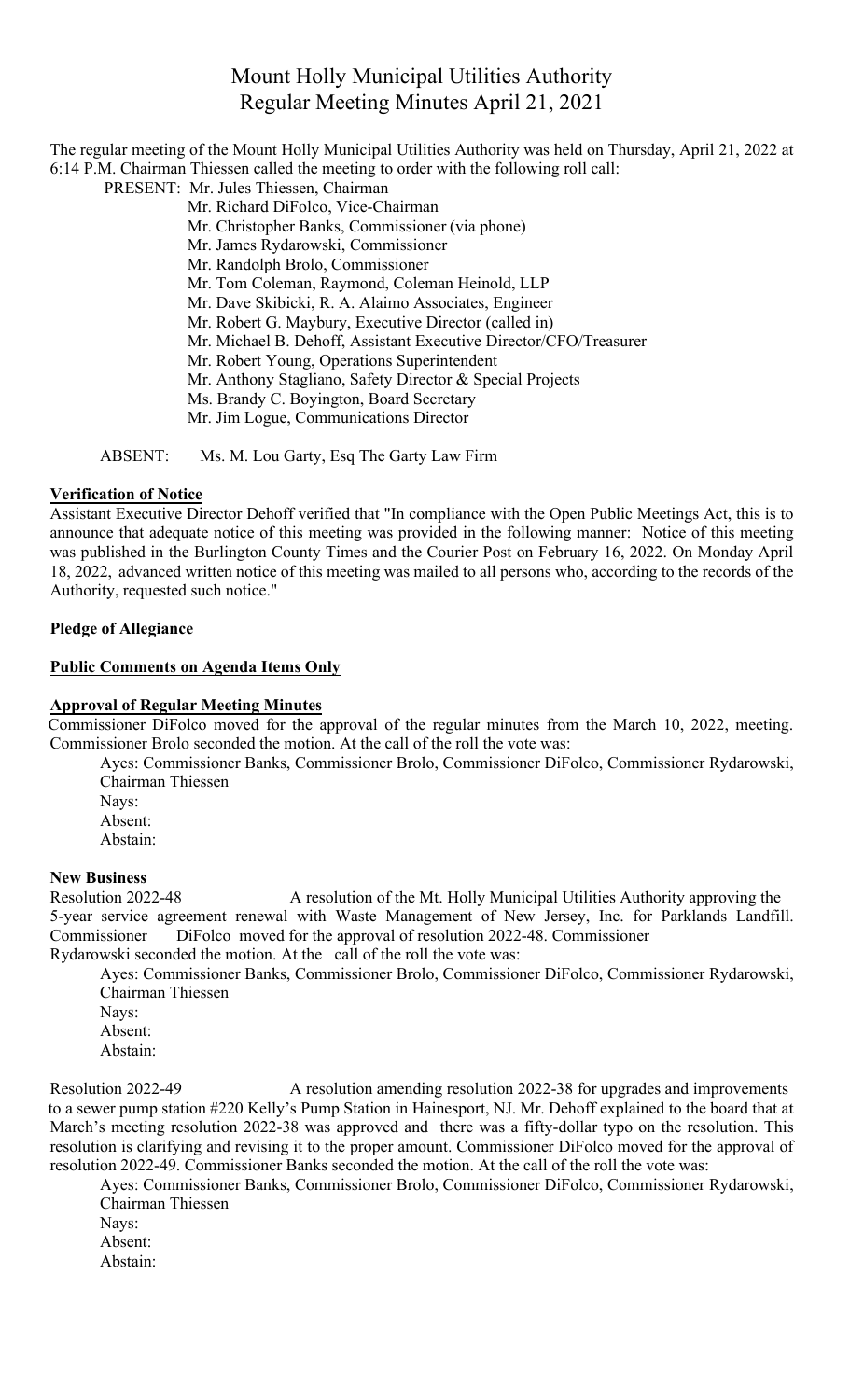Resolution 2022-50 A resolution of the Mt. Holly Municipal Utilities Authority ratifying the Emergency Contracts having the combined value of \$61,015.31. Mr. Dehoff explained to the board that this is for two emergency contracts done by Waters and Bugbee the Authority's emergency contract contractor. One of the emergencies was the large sink hole on Rancocas and High Street caused by the County's storm drain failure and the second was another sink hole on Maine Avenue in Hainesport. Mr. Young stated the High Street repair project was less expensive than anticipated. Commissioner DiFolco moved for the approval of consent agenda. Commissioner Rydarowski seconded the motion. At the call of the roll the vote was:

Ayes: Commissioner Banks, Commissioner Brolo, Commissioner DiFolco, Commissioner Rydarowski, Chairman Thiessen

Nays: Absent:

Abstain:

## **Consent Agenda**:

"All items listed with an asterisk (\*) are considered routine by the Authority and will be enacted by one motion. Should a Commissioner wish to discuss a consent agenda item separately, that item can be removed from the consent agenda and considered in its normal sequence."

\*Resolution 2022-44 A resolution approving the operating expenses for the month of March

\*Resolution 2022-45 A resolution approving the sewer refunds for the month of March

\*Resolution 2022-46 A resolution approving the expenditures for the month of March from the escrow fund.

\*Resolution 2022-47 A resolution approving the expenditures for the month of March from the improvement replacement fund.

Commissioner DiFolco moved for the approval of consent agenda. Commissioner Rydaowski seconded the motion. At the call of the roll the vote was:

Ayes: Commissioner Banks, Commissioner Brolo, Commissioner DiFolco, Commissioner Rydarowski, Chairman Thiessen

Nays: Absent:

Abstain:

**Communications** None

## **Matters to be presented by the public** None

**Report of the Executive Director** The Report of the Executive Director was received. Nothing to add.

**Report of the Engineer** The Report of the Engineer was received. Mr. Skibicki provided an update on The Garden Street pump station, stating that the contractor has given the indication that the prefabricated building will be delivered sometime in August, and he is thinking the contractor will start substantial progress on the job in June.

**Report of the Operations Superintendent** The Report of the Operations Superintendent was received. Nothing to add.

**Report of the Safety Director and Special Projects** The Report of the Safety Director was received. Nothing to add.

**Report of the Solicitor** The report of the Solicitor was received. Nothing to add.

**Report of the Finance Administrator/Treasurer** The Report of the Finance Administrator was received. Mr. Dehoff stated Financial Disclosures are due April 30, Pemberton Sewer Service -Dan Hornickel has taken the lead on the delineation of maps for the Pemberton Sewer Service area with the County. Chairman Thiessen asked if there any further action that is needed to be taken by the board. Solicitor Coleman advised the board on what the next steps are. Mr. Dehoff continued stating the Authority hired a new plant operator, Ryan Parker that is being enrolled into an apprenticeship program with N.J. Water Association and Mr. Jim Logue is assisting in the enrollment process. The objective is to recruit quality candidates and provide education and on the job training. Mr. Dehoff added that the demand for wastewater operators is increasing and the Authority is hoping this helps fill the gap.